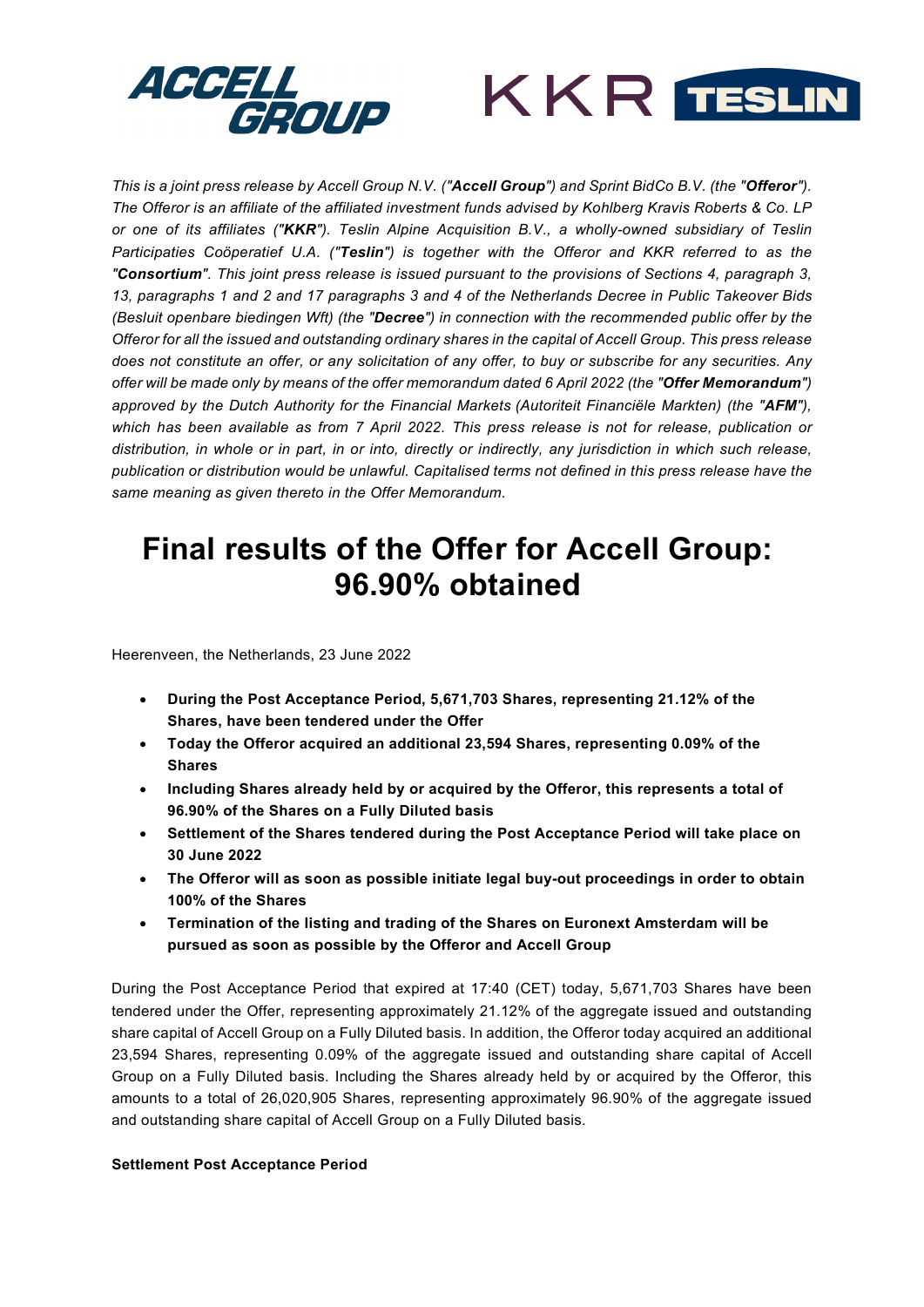With reference to the Offer Memorandum, holders of Shares who accepted the Offer during the Post Acceptance Period shall receive the Offer Price for each Share validly tendered (or defectively tendered provided that such defect has been waived by the Offeror) and delivered (*geleverd*) for acceptance pursuant to the Offer, under the terms and conditions of the Offer Memorandum and subject to its restrictions.

Settlement of the Shares tendered during the Post Acceptance Period and payment of the Offer Price will take place on 30 June 2022.

## **Share acquisitions**

Reference is made to the joint press release by the Offeror and Accell Group regarding the Offer being declared unconditional dated 9 June 2022. Pursuant to the provisions of Sections 13, paragraphs 1 and 2 and 17, paragraph 3 of the Decree, the Offeror announces that it conducted transactions in Shares of Accell Group or securities that are convertible into, exchangeable for or exercisable for such Shares, the details of which are stated below.

| Date         | Transaction type | Total number of | Volume weighted            |
|--------------|------------------|-----------------|----------------------------|
|              |                  | ordinary shares | average price $(\epsilon)$ |
| 23 June 2022 | Purchase         | 23.594          | 58.00                      |

The highest price per Share paid in a transaction conducted today was EUR 58.00 per Share.

Based on the transactions set out above, the Offeror acquired today a total of 23,594 Shares representing approximately 0.09% of the Shares.

## **Delisting**

The Offeror and Accell Group intend to procure the termination of the listing and trading of the Shares on Euronext Amsterdam as soon as possible under the applicable rules. In light of the upcoming delisting, Accell Group has decided to postpone the publication of its semi-annual results 2022 (originally scheduled for 22 July 2022) with the intention to forego such publication if the delisting is effectuated.

## **Buy-Out**

Since following the settlement of the Shares tendered during the Post Acceptance Period, the Offeror will own more than 95% of the Shares, the Offeror will, as soon as possible, commence (i) a compulsory acquisition procedure (*uitkoopprocedure*) in accordance with article 2:92a or 2:201a of the Dutch Civil Code or (ii) the takeover buy-out procedure in accordance with article 2:359c of the Dutch Civil Code to acquire the remaining Shares that are not yet held by the Offeror. Reference is made to Section 4.13.1 (*Delisting, Buy-Out*) of the Offer Memorandum.

## **For More Information:**

Media enquiries Accell Group CFF Communications Frank Jansen / Anja Höchle: + 31 6 21 54 23 69/ +31 6 31 97 33 75 [frank.jansen@cffcommunications.nl](mailto:Frank.jansen@cffcommunications.nl) / [anja.hoechle@cffcommunications.nl](mailto:anja.hoechle@cffcommunications.nl)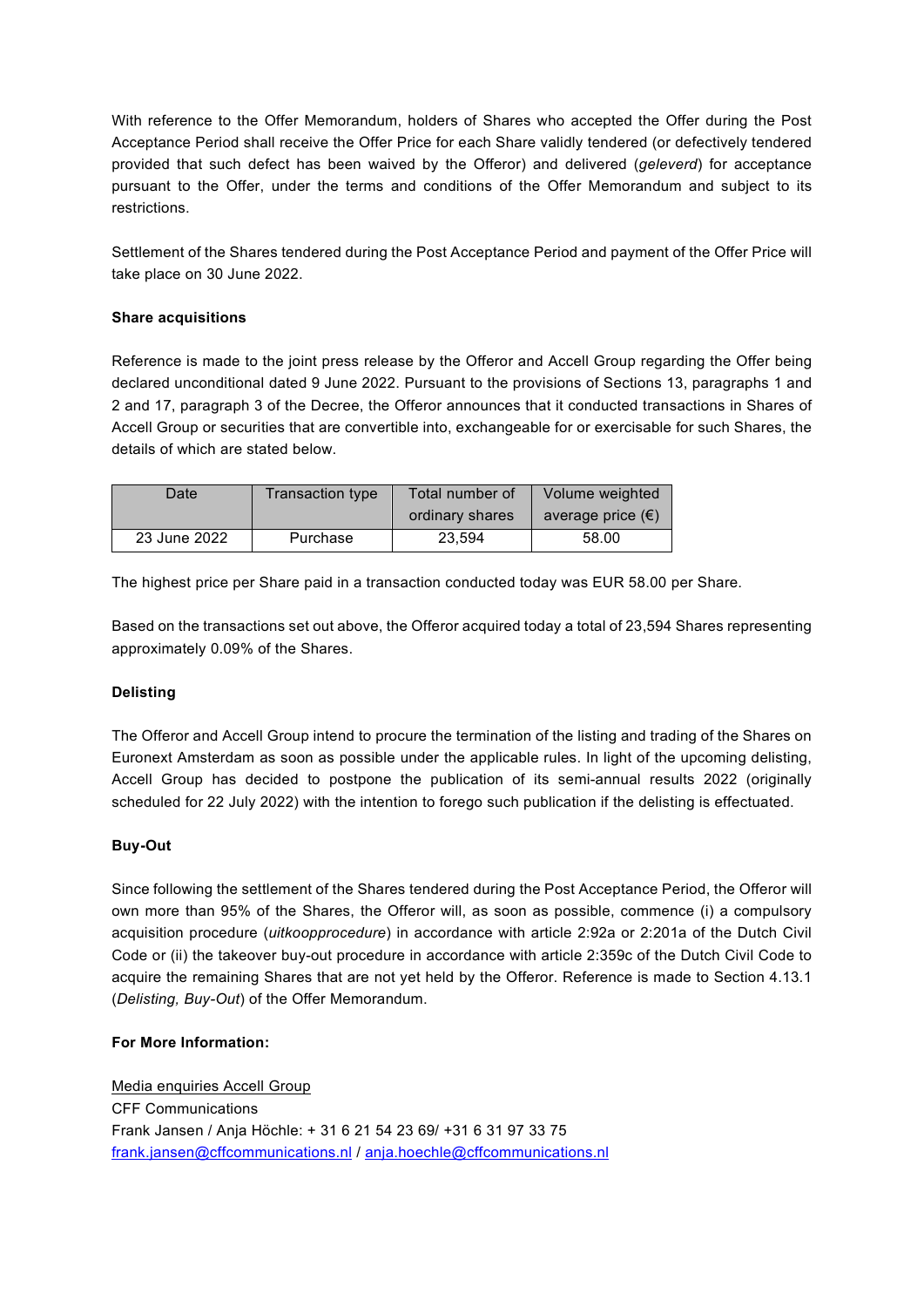Media enquiries Consortium Hendrik Jan Eijpe, HJE Consult +31 622 031 978 / [hje@hjeconsult.nl](mailto:hje@hjeconsult.nl)

#### **About Accell Group**

We believe cycling moves the world forward. We design simple and smart solutions in order to create a fantastic cycling experience for everyone who uses our bikes. Accell Group makes bicycles, bicycle parts and accessories. We are the European market leader in e‐bikes and second largest in bicycle parts and accessories, with numerous leading European bicycle brands under one roof. These brands were built by pioneers for whom the best was not good enough. We still embody the entrepreneurial spirit of those family businesses to this day. We keep pushing ourselves to create high-quality, high performance, cutting‐edge products driven by the continuous exchange of know‐how and craftsmanship. Well‐known bicycle brands in our portfolio include Haibike, Winora, Ghost, Batavus, Koga, Lapierre, Raleigh, Sparta, Babboe and Carqon. XLC is our brand for bicycle parts and accessories. Accell Group employs approximately 3,100 people across 15 countries. For more information about Accell Group, please visit: [www.accell-group.com.](http://www.accell-group.com/)

#### **About KKR**

KKR is a leading global investment firm that offers alternative asset management as well as capital markets and insurance solutions. KKR aims to generate attractive investment returns by following a patient and disciplined investment approach, employing world-class people, and supporting growth in its portfolio companies and communities. KKR sponsors investment funds that invest in private equity, credit and real assets and has strategic partners that manage hedge funds. KKR's insurance subsidiaries offer retirement, life and reinsurance products under the management of Global Atlantic Financial Group. References to KKR's investments may include the activities of its sponsored funds and insurance subsidiaries. For additional information about KKR & Co. Inc. (NYSE: KKR), please visit KKR's website at [www.kkr.com](https://cts.businesswire.com/ct/CT?id=smartlink&url=http%3A%2F%2Fwww.kkr.com&esheet=52556806&newsitemid=20220103005354&lan=en-US&anchor=www.kkr.com&index=1&md5=f2801c6375742f0f9aa380c73a980104) and on Twitter @KKR\_Co.

#### **About Teslin**

Teslin is an investment fund managed by Teslin Capital Management. Teslin invests in promising small and midcaps. Based on fundamental analysis Teslin selects value creating companies active in attractive markets with a strong market position and a proper corporate governance structure. Teslin focuses on responsible value creation in the long term and acts as an active and involved shareholder. Teslin has been a long-term significant, active and committed shareholder of Accell Group since 1998 and is delighted to support Accell Group in accelerating and realizing its potential in the coming years. For more information, please visit: [www.teslin.nl.](http://www.teslin.nl/)

## **Disclaimer, General Restrictions and Forward-Looking Statements**

*This is a public announcement by Accell Group pursuant to Section 17, paragraph 1 of the European Market Abuse Regulation (596/2014/EU).* 

*The information in this press release is not intended to be complete. This press release is for information purposes only and does not constitute an offer, or any solicitation of any offer, to buy or subscribe for any securities.*